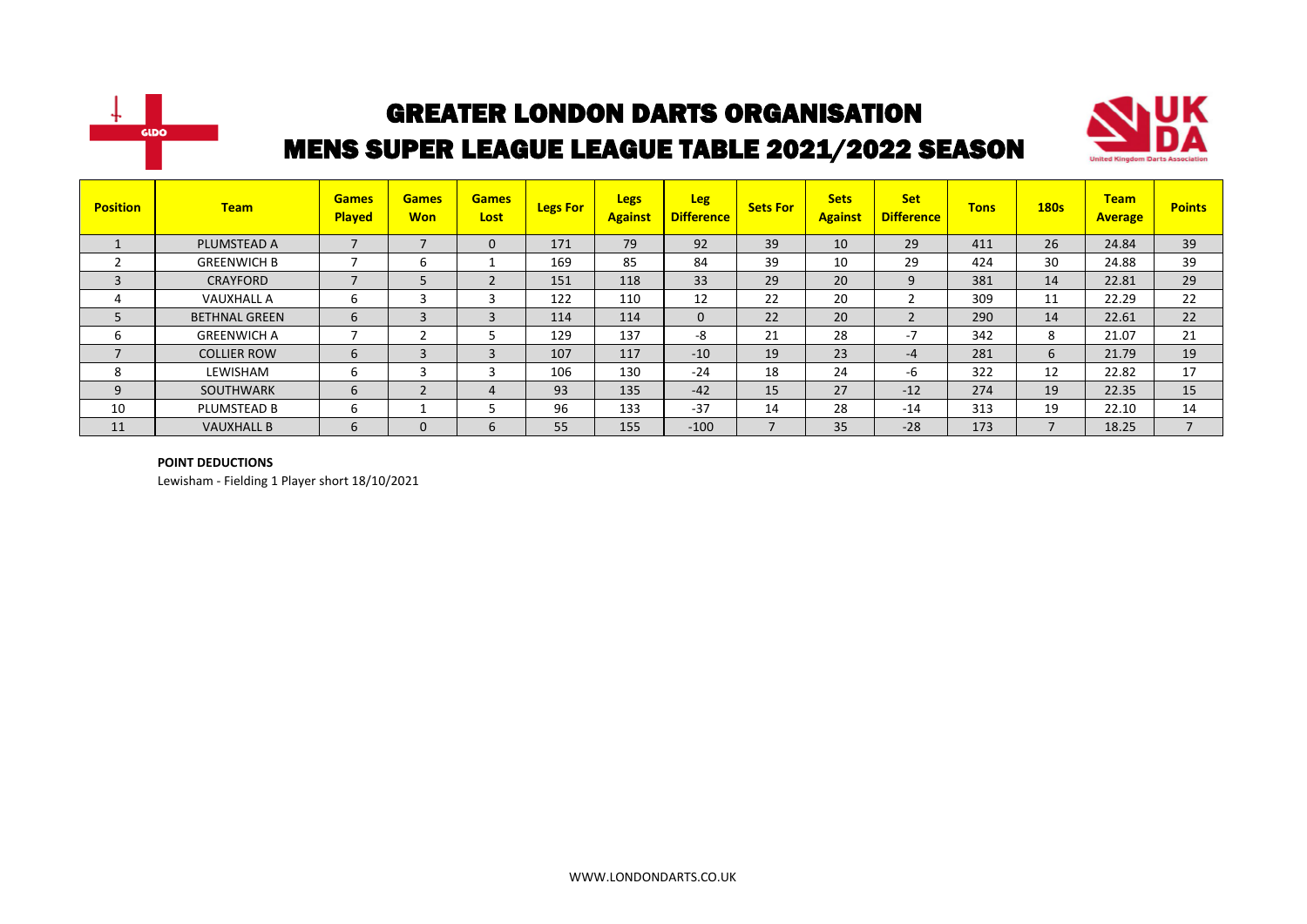

#### GREATER LONDON DARTS ORGANISATION MENS SUPER LEAGUE 2021/2022 SEASON RESULTS WEEK 7



|                         | <b>PLUMSTEAD A</b> |      |      | 4                   |                     | <b>GREENWICH A</b> |             |      |            |                  |                  | <b>SCORE</b> |                  |
|-------------------------|--------------------|------|------|---------------------|---------------------|--------------------|-------------|------|------------|------------------|------------------|--------------|------------------|
| <b>Plaver</b>           | Average            | Tons | 180s | <b>HCO</b>          | Plaver              | Average            | <b>Tons</b> | 180s | <b>HCO</b> | <b>Home Legs</b> | <b>Away Legs</b> | Home Sets    | <b>Away Sets</b> |
| David Wawrzewski        | 30.83              | 12   |      | 101                 | Curtis Donnelly     | 20.30              |             |      |            |                  |                  |              |                  |
| <b>Tommy Sanwell</b>    | 24.74              | 8    |      |                     | Gary Holt           | 18.87              | b           |      |            |                  |                  |              |                  |
| Freddie Box             | 20.32              |      |      |                     | <b>Chris Holt</b>   | 26.03              | 13          |      | 101        |                  |                  |              |                  |
| Lewis McGurn            | 24.39              | 8    |      |                     | John Badger         | 21.42              | 10          |      |            |                  |                  |              |                  |
| <b>Graham Rackstraw</b> | 26.02              | 14   |      |                     | <b>Edgar Znutis</b> | 22.81              |             |      | 124        | 4                |                  |              |                  |
| Matt Edes               | 21.57              | 4    |      |                     | Tony Webb           | 21.78              |             |      | 110        |                  |                  |              |                  |
| Dean Coughlan           | 26.59              | 12   |      | 114                 | Jamie Peetoom       | 26.48              | 12          |      |            |                  |                  |              |                  |
| <b>Team Total</b>       | 24.92              | 63   |      |                     | <b>Team Total</b>   | 22.53              | 57          |      |            | 19               | 16               |              |                  |
| Res: Shane Wilson       |                    |      |      | Res: Andrew Culling |                     |                    |             |      |            |                  |                  |              |                  |

|                       | <b>GREENWICH B</b> |      |      |            |                              | <b>CRAYFORD</b> |      |      |            |                  |           | <b>SCORE</b>     |                  |
|-----------------------|--------------------|------|------|------------|------------------------------|-----------------|------|------|------------|------------------|-----------|------------------|------------------|
| Player                | Average            | Tons | 180s | <b>HCO</b> | Player                       | Average         | Tons | 180s | <b>HCO</b> | <b>Home Legs</b> | Away Legs | <b>Home Sets</b> | <b>Away Sets</b> |
| <b>Darren Peetoom</b> | 30.63              | 12   |      |            | Jason Gallagher              | 25.06           | 6    |      |            | 4                |           |                  | <sup>0</sup>     |
| <b>Scott Artiss</b>   | 22.60              | 9    |      | 119        | Daniel Perfect               | 21.69           |      |      |            | 4                |           |                  |                  |
| Paul Amos             | 24.44              | 8    |      |            | George Cox                   | 22.74           |      |      |            |                  |           |                  |                  |
| John Walters          | 25.12              | 12   |      | 106        | Mark Gallagher               | 24.27           |      |      |            | л                |           |                  |                  |
| <b>Bradley Halls</b>  | 23.29              |      |      |            | Matt Wood                    | 24.66           | 9    |      |            |                  |           | 0                |                  |
| Nicky Turner          | 21.12              | 6    |      |            | <b>Wayne Brown</b>           | 25.41           | 8    |      |            |                  |           |                  |                  |
| <b>Mark Landers</b>   | 28.63              | 9    |      |            | Mark Foster                  | 21.83           | 6    |      |            | 4                |           |                  |                  |
| <b>Team Total</b>     | 25.12              | 61   |      |            | <b>Team Total</b>            | 23.67           | 46   |      |            | 22               | 12        |                  |                  |
| Res: John Hawkins     |                    |      |      |            | Res: Marc Lee, Michael Owens |                 |      |      |            |                  |           |                  |                  |

|                     | <b>COLLIER ROW</b> |      |      | 6          |                                  | <b>VAUXHALL B</b> |      |      |            |  |                               | <b>SCORE</b> |                  |
|---------------------|--------------------|------|------|------------|----------------------------------|-------------------|------|------|------------|--|-------------------------------|--------------|------------------|
| Player              | Average            | Tons | 180s | <b>HCO</b> | <b>Plaver</b>                    | Average           | Tons | 180s | <b>HCO</b> |  | Home Legs Away Legs Home Sets |              | <b>Away Sets</b> |
| <b>Joe Russell</b>  | 24.14              | 9    |      |            | Steven Williams                  | 12.70             |      |      |            |  | 0                             |              |                  |
| Robbie Smith        | 21.27              | 8    |      |            | 18.46<br>Henry Baptiste          |                   | 4    |      |            |  |                               |              |                  |
| Shaun Lovett        | 22.75              | 6    |      | 152        | Geroge Elvy                      | 18.23             | 4    |      |            |  |                               |              |                  |
| Liam Hill           | 24.14              | 4    |      |            | Gregg DeRuyter                   | 18.79             |      |      |            |  | 0                             |              |                  |
| John Loeber         | 24.74              | 8    |      |            | Jozsef Varga                     | 21.86             |      |      |            |  | n                             |              |                  |
| Steve Harold        | 16.40              | 6    |      |            | <b>Paul Hart</b>                 | 16.53             | 9    |      |            |  | 4                             |              |                  |
| Danny Faulkner      | 18.68              |      |      |            | <b>Tony Hussey</b>               | 16.36             |      |      |            |  |                               |              |                  |
| <b>Team Total</b>   | 21.73              | 43   |      |            | <b>Team Total</b><br>17.56<br>23 |                   |      |      | 27         |  | ь                             |              |                  |
| Res: Ernest Hodgson |                    |      |      |            | Res: Lukasz Sawicki              |                   |      |      |            |  |                               |              |                  |

|                       | <b>PLUMSTEAD B</b> |      |      |            | $\mathbf{v}$ |                       | <b>BETHNAL GREEN</b> |             |      | э          |    |    | <b>SCORE</b>                  |                  |
|-----------------------|--------------------|------|------|------------|--------------|-----------------------|----------------------|-------------|------|------------|----|----|-------------------------------|------------------|
| Player                | Average            | Tons | 180s | <b>HCO</b> |              | Player                | Average              | <b>Tons</b> | 180s | <b>HCO</b> |    |    | Home Legs Away Legs Home Sets | <b>Away Sets</b> |
| <b>Malcolm Morgan</b> | 27.08              | 9    |      |            |              | Matt Finch            | 25.35                |             |      |            |    |    |                               |                  |
| Alan Reeves           | 13<br>25.90        |      | 160  |            | John Hind    | 25.28                 | 10                   |             |      | 4          |    |    |                               |                  |
| <b>Richard Elms</b>   | 23.90              | 15   |      |            |              | Tony Hamit            | 20.59                |             |      |            |    |    |                               |                  |
| <b>Ronnie Rickner</b> | 22.02              | 6    |      |            |              | <b>Ricky Crawford</b> | 18.58                |             |      |            |    |    |                               |                  |
| Andrew Kennedy        | 19.81              |      |      |            |              | <b>Richard Ryan</b>   | 23.03                | 6           |      | 120        | 0  |    |                               |                  |
| <b>Richard Hill</b>   | 21.09              | 4    |      |            |              | <b>Aaron Beeney</b>   | 25.37                |             |      |            |    |    |                               |                  |
| Richard Innes         | 21.46              | 6.   |      |            |              | Danny Brown           | 21.80                | 10          |      |            |    | 4  |                               |                  |
| <b>Team Total</b>     | 23.04              | 56   |      |            |              | <b>Team Total</b>     | 22.86                | 54          |      |            | 17 | 18 |                               |                  |
| Res:                  |                    |      |      |            |              | Res:                  |                      |             |      |            |    |    |                               |                  |

|                              | <b>SOUTHWARK</b> |      |      |            | $\mathbf{v}$ |                                     | <b>LEWISHAM</b> |      |                | $\overline{\mathbf{z}}$ |    |                     | <b>SCORE</b>     |                  |
|------------------------------|------------------|------|------|------------|--------------|-------------------------------------|-----------------|------|----------------|-------------------------|----|---------------------|------------------|------------------|
| Player                       | Average          | Tons | 180s | <b>HCO</b> |              | Player                              | Average         | Tons | 180s           | <b>HCO</b>              |    | Home Legs Away Legs | <b>Home Sets</b> | <b>Away Sets</b> |
| David Read                   | 24.24            |      |      |            |              | Gene Hill                           | 22.40           |      |                |                         | 4  |                     |                  |                  |
| Steve Beasley                | 25.10            | 12   |      | 104        |              | Matt Winzar                         | 27.01           | 13   | $\overline{2}$ |                         |    | 4                   | $\Omega$         |                  |
| <b>Ricky Martin</b>          | 21.64            | 9    |      |            |              | 19.15<br>Steve Ferguson             |                 |      |                | 4                       |    |                     |                  |                  |
| <b>Ben West</b>              | 26.51            | 11   |      | 138        |              | Alex Fried                          | 21.45           |      |                |                         | д  |                     |                  |                  |
| <b>Ashley Scott</b>          | 21.72            | 10   | 3    |            |              | Soul Deen                           | 20.29           | 11   |                |                         | 4  |                     |                  |                  |
| <b>David Farmer</b>          | 21.54            | 10   |      |            |              | Spencer Ellis                       | 20.18           | 12   |                | 119                     | 4  |                     |                  |                  |
| <b>Steve Cooper</b>          | 22.87            | 4    |      |            |              | <b>Dave McClaren</b><br>27.05<br>11 |                 |      | 161            |                         |    |                     |                  |                  |
| <b>Team Total</b>            | 23.37            | 63   |      |            |              | 22.50<br>60<br><b>Team Total</b>    |                 |      | 4              |                         | 24 | 18                  |                  |                  |
| Res: Paul Butler, Chris Hogg |                  |      |      |            |              | Res: Raj Gujjalu                    |                 |      |                |                         |    |                     |                  |                  |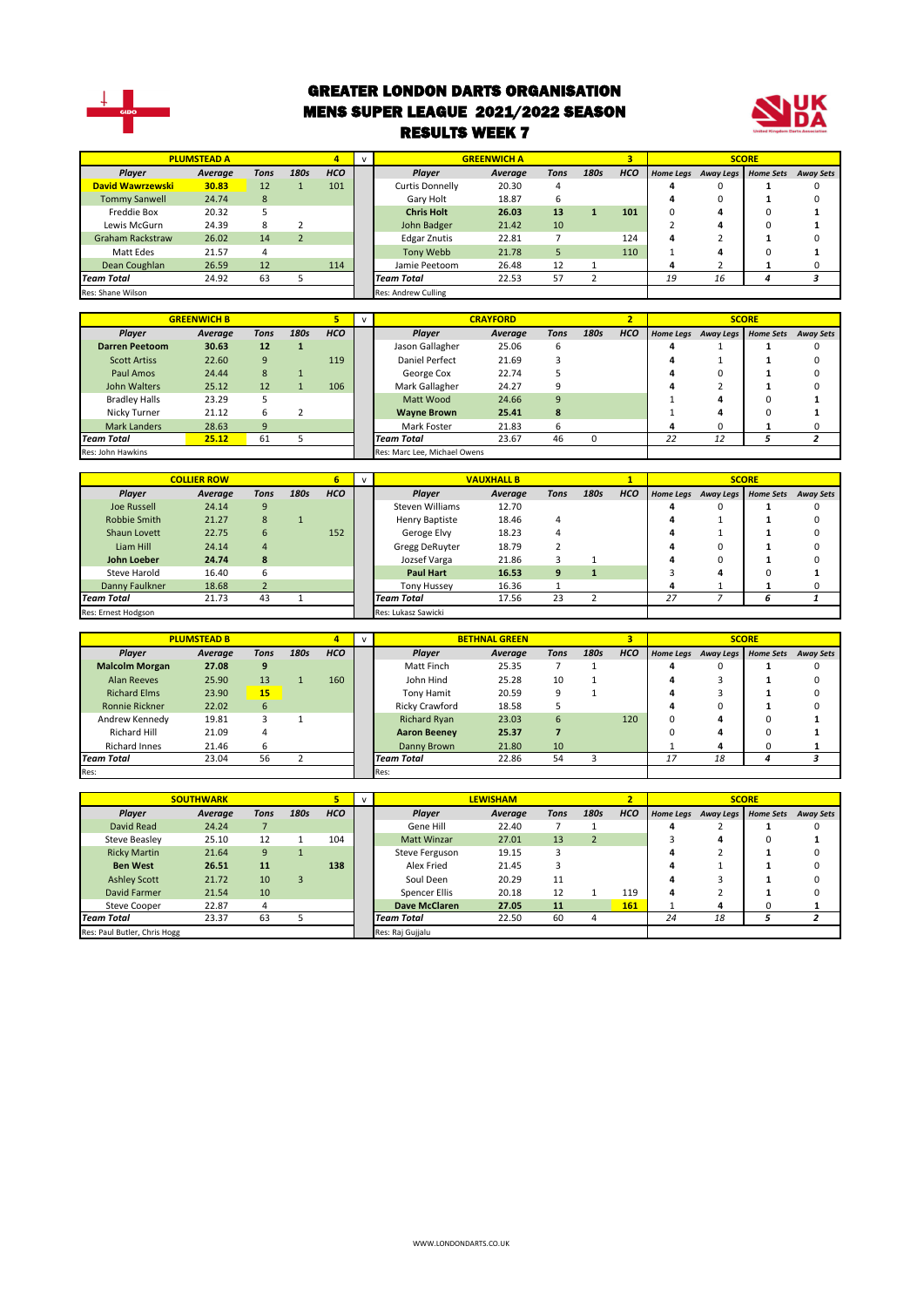



| <b>Position</b> | <b>Player</b>           | <b>Superleague Team</b> | <b>National</b><br><b>League Team</b> | <b>Attended</b> | <b>Games</b><br><b>Played</b> | <b>Games</b><br><b>Won</b> | <b>Games</b><br>Lost | <b>Legs</b><br><b>For</b> | Legs<br><b>Against</b> | Leg<br><b>Diff</b> | <b>Tons</b> | <b>180s</b>    | <b>High</b><br><b>Checkout</b> | <b>Average</b> | <b>Dyanmic</b><br><b>Average</b> |
|-----------------|-------------------------|-------------------------|---------------------------------------|-----------------|-------------------------------|----------------------------|----------------------|---------------------------|------------------------|--------------------|-------------|----------------|--------------------------------|----------------|----------------------------------|
| $\mathbf{1}$    | Darren Peetoom          | Greenwich B             | <b>ESSEX</b>                          | $\overline{7}$  | $\overline{7}$                | $\overline{7}$             | $\Omega$             | 28                        | $\overline{3}$         | 25                 | 62          | $\overline{3}$ | 120                            | 28.02          | 35.02                            |
| $\overline{2}$  | David Wawrzewski        | Plumstead A             | LONDON                                | $\overline{7}$  | $\overline{7}$                | $\overline{7}$             | 0                    | 28                        | 0                      | 28                 | 61          | 5              | 101                            | 27.78          | 34.78                            |
| 3               | <b>Graham Rackstraw</b> | Plumstead A             | <b>LONDON</b>                         | $\overline{7}$  | $\overline{7}$                | $\overline{7}$             | $\Omega$             | 28                        | $\overline{7}$         | 21                 | 69          | 5              | 114                            | 25.45          | 32.45                            |
| 4               | Aaron Beeney            | <b>Bethnal Green</b>    | <b>NO</b>                             | 5               | 5                             | 5                          | $\Omega$             | 20                        | $\Omega$               | 20                 | 42          | $\mathbf{1}$   | 115                            | 27.23          | 32.23                            |
| 5               | <b>Scott Marsh</b>      | Plumstead A             | <b>LONDON</b>                         | 5               | 5                             | 5 <sup>1</sup>             | $\Omega$             | 20                        | $\overline{3}$         | 17                 | 44          | $\mathbf{1}$   | 142                            | 26.48          | 31.48                            |
| 6               | Paul Amos               | Greenwich B             | NO.                                   | 6               | 6                             | 5                          | 1                    | 21                        | 6                      | 15                 | 46          | $\overline{7}$ | 84                             | 25.90          | 30.90                            |
| $\overline{7}$  | Dan Day                 | Greenwich B             | <b>LONDON</b>                         | $\overline{4}$  | $\overline{4}$                | $\overline{4}$             | $\Omega$             | 16                        | 6                      | 10                 | 42          | $\mathbf{1}$   | 124                            | 26.41          | 30.41                            |
| 8               | John Walters            | Greenwich B             | <b>LONDON</b>                         | $\overline{7}$  | $\overline{7}$                | 6                          | 1                    | 26                        | 13                     | 13                 | 65          | $\overline{3}$ | 106                            | 24.36          | 30.36                            |
| 9               | Lee Cocks               | Plumstead A             | <b>LONDON</b>                         | 5               | 5                             | 5                          | $\Omega$             | 20                        | $\mathbf{1}$           | 19                 | 36          | $\overline{3}$ | 96                             | 25.17          | 30.17                            |
| 10              | Jamie Peetoom           | Greenwich A             | <b>ESSEX</b>                          | $\overline{7}$  | $\overline{7}$                | 5                          | $\overline{2}$       | 25                        | 12                     | 13                 | 73          | 3              | 120                            | 25.15          | 30.15                            |
| 11              | <b>Bradley Halls</b>    | Greenwich B             | <b>ESSEX</b>                          | $\overline{7}$  | $\overline{7}$                | 5                          | $\overline{2}$       | 23                        | 16                     | $\overline{7}$     | 62          | 8              | 161                            | 24.97          | 29.97                            |
| 12              | Ben West                | Southwark               | <b>LONDON</b>                         | 6               | 6                             | 4                          | $\overline{2}$       | 18                        | 13                     | 5                  | 62          | $\mathbf{1}$   | 138                            | 25.93          | 29.93                            |
| 13              | Matt Wood               | Crayford                | <b>LONDON</b>                         | 6               | 6                             | 5                          | $\mathbf{1}$         | 21                        | 10                     | 11                 | 60          | $\mathbf{0}$   | 93                             | 24.89          | 29.89                            |
| 14              | Matt Winzar             | Lewisham                | LONDON                                | 6               | 6                             | 4                          | $\overline{2}$       | 22                        | 16                     | 6                  | 67          | 6              | 80                             | 25.66          | 29.66                            |
| 15              | Chris Holt              | Greenwich A             | <b>LONDON</b>                         | 6               | 6                             | 5                          | $\mathbf{1}$         | 22                        | 10                     | 12                 | 53          | $\overline{2}$ | 116                            | 24.41          | 29.41                            |
| 16              | <b>Scott Artiss</b>     | Greenwich B             | <b>LONDON</b>                         | $\overline{7}$  | $\overline{7}$                | 6                          | $\mathbf{1}$         | 26                        | 14                     | 12                 | 60          | 4              | 170                            | 23.23          | 29.23                            |
| 17              | <b>Henry Murphy</b>     | Vauxhall A              | <b>YES</b>                            | 6               | $6\phantom{1}6$               | 5                          | $\mathbf{1}$         | 21                        | 10                     | 11                 | 52          | $\overline{3}$ | 130                            | 24.18          | 29.18                            |
| 18              | Liam Hill               | <b>Collier Row</b>      | LONDON                                | 6               | 6                             | 5                          | 1                    | 22                        | 10                     | 12                 | 46          | $\overline{2}$ | 78                             | 24.15          | 29.15                            |
| 19              | Wayne Brown             | Crayford                | <b>YES</b>                            | $\overline{7}$  | 5                             | $\overline{4}$             | $\mathbf{1}$         | 19                        | 9                      | 10                 | 39          | $\overline{2}$ | 146                            | 24.95          | 28.95                            |
| 20              | <b>Cameron Crabtree</b> | Vauxhall A              | <b>SURREY</b>                         | 6               | 6                             | 6                          | $\mathbf{0}$         | 24                        | 11                     | 13                 | 44          | $\overline{2}$ | 124                            | 22.86          | 28.86                            |
| 21              | John Loeber             | Collier Row             | <b>YES</b>                            | 5               | 5                             | $\overline{4}$             | $\mathbf{1}$         | 18                        | 5                      | 13                 | 36          | $\overline{2}$ | 110                            | 24.56          | 28.56                            |
| 22              | Jason Gallagher         | Crayford                | LONDON                                | $\overline{7}$  | $\overline{7}$                | 4                          | 3                    | 23                        | 14                     | 9                  | 50          | 4              | 110                            | 24.09          | 28.09                            |
| 23              | Dave McClaren           | Lewisham                | ???                                   | $\mathbf{1}$    | $\mathbf{1}$                  | $\mathbf{1}$               | $\Omega$             | $\overline{4}$            | $\mathbf{1}$           | $\overline{3}$     | 11          | $\mathbf{0}$   | 161                            | 27.05          | 28.05                            |
| 24              | Dean Coughlan           | Plumstead A             | LONDON                                | $\overline{7}$  | $\overline{7}$                | 4                          | $\overline{3}$       | 22                        | 20                     | $\overline{2}$     | 58          | $\overline{3}$ | 120                            | 23.81          | 27.81                            |
| 25              | <b>Spencer Ellis</b>    | Lewisham                | <b>NO</b>                             | 6               | 6                             | $\overline{4}$             | $\overline{2}$       | 21                        | 14                     | $\overline{7}$     | 58          | $\overline{3}$ | 119                            | 23.64          | 27.64                            |
| 26              | <b>Freddie Box</b>      | Plumstead A             | <b>KENT</b>                           | $\overline{7}$  | $\overline{7}$                | 4                          | $\overline{3}$       | 19                        | 17                     | $\overline{2}$     | 54          | 3              | 120                            | 23.62          | 27.62                            |
| 27              | <b>Mark Landers</b>     | Greenwich B             | <b>NO</b>                             | $\overline{3}$  | $\overline{2}$                | $\overline{2}$             | $\Omega$             | 8                         | $\overline{2}$         | 6                  | 18          | $\Omega$       | 96                             | 25.47          | 27.47                            |
| 28              | Malcolm Morgan          | Plumstead B             | <b>NO</b>                             | 6               | 6                             | 4                          | $\overline{2}$       | 22                        | 15                     | $\overline{7}$     | 59          | 3              | 113                            | 23.40          | 27.40                            |
| 29              | Ben Cheeseman           | Crayford                | <b>LONDON</b>                         | 6               | 5                             | $\overline{3}$             | $\overline{2}$       | 17                        | 12                     | 5                  | 44          | $\overline{3}$ | 110                            | 24.37          | 27.37                            |
| 30              | <b>Steve Beasley</b>    | Southwark               | <b>LONDON</b>                         | 6               | 6                             | 3                          | 3                    | 19                        | 19                     | $\Omega$           | 52          | 6              | 155                            | 24.36          | 27.36                            |
| 31              | <b>Nick Cocks</b>       | Plumstead A             | <b>LONDON</b>                         | $\overline{2}$  | $\overline{2}$                | $\overline{2}$             | $\Omega$             | 8                         | 6                      | $\overline{2}$     | 30          | $\mathbf{1}$   | 78                             | 25.17          | 27.17                            |
| 32              | <b>Alan Reeves</b>      | Plumstead B             | <b>YES</b>                            | 5               | 5                             | 3                          | $\overline{2}$       | 16                        | 13                     | 3                  | 38          | 8              | 160                            | 24.06          | 27.06                            |
| 33              | Gene Hill               | Lewisham                | <b>LONDON</b>                         | 5               | 5                             | 3                          | $\overline{2}$       | 14                        | 11                     | $\overline{3}$     | 42          | $\mathbf{1}$   | 100                            | 23.89          | 26.89                            |
| 34              | Steve Ferguson          | Lewisham                | LONDON                                | 6               | 6                             | 4                          | $\overline{2}$       | 20                        | 19                     | $\mathbf{1}$       | 51          | $\mathbf{1}$   | 138                            | 22.76          | 26.76                            |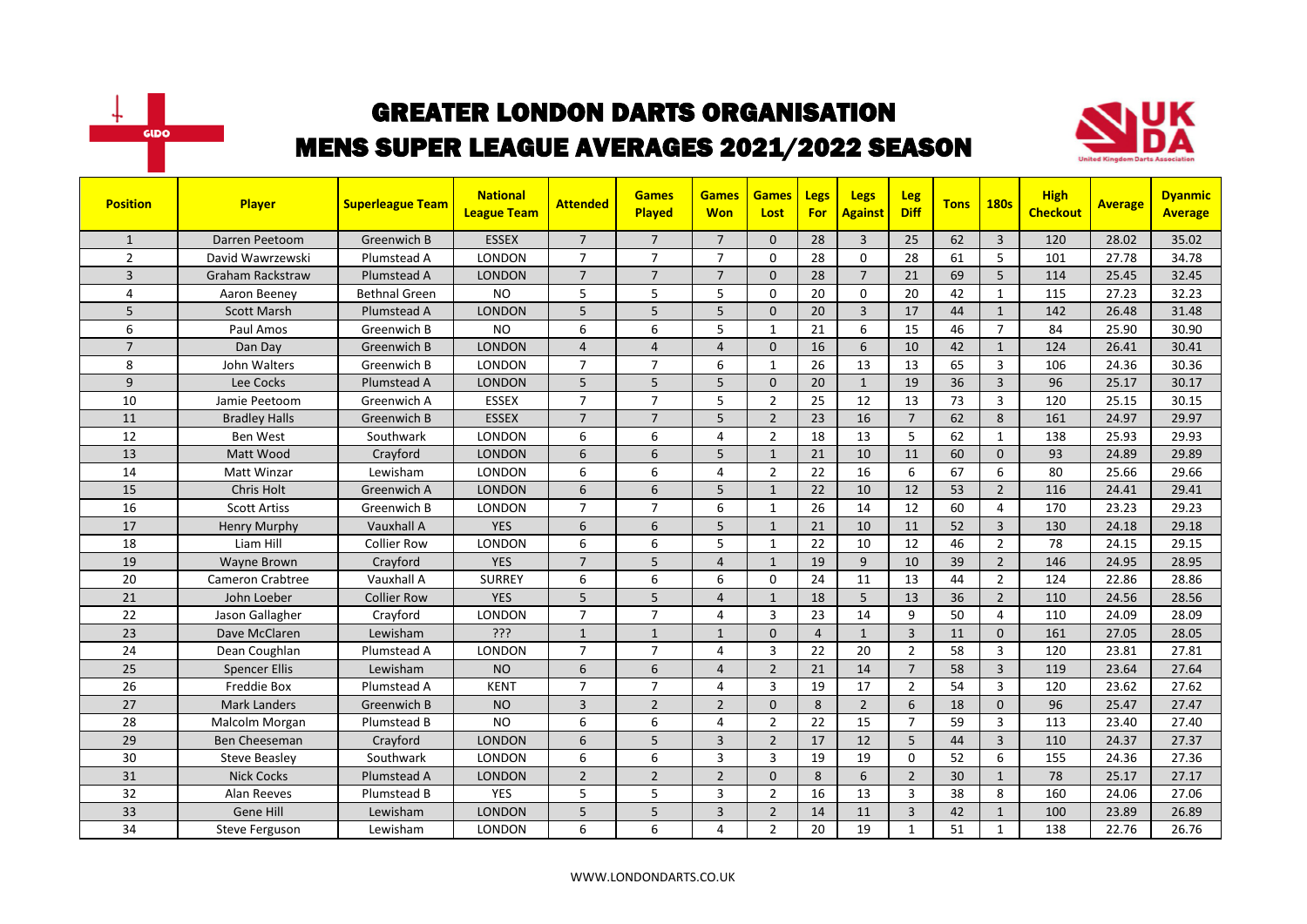



| <b>Position</b> | <b>Player</b>         | <b>Superleague Team</b> | <b>National</b><br><b>League Team</b> | <b>Attended</b> | <b>Games</b><br>Played | <b>Games</b><br><b>Won</b> | <b>Games</b><br>Lost | <b>Legs</b><br><b>For</b> | <b>Legs</b><br><b>Against</b> | Leg<br><b>Diff</b> | <b>Tons</b>    | <b>180s</b>    | <b>High</b><br><b>Checkout</b> | <b>Average</b> | <b>Dyanmic</b><br><b>Average</b> |
|-----------------|-----------------------|-------------------------|---------------------------------------|-----------------|------------------------|----------------------------|----------------------|---------------------------|-------------------------------|--------------------|----------------|----------------|--------------------------------|----------------|----------------------------------|
| 35              | Marc Lee              | Crayford                | <b>NO</b>                             | 5               | 3                      | $\overline{3}$             | $\mathbf{0}$         | 12                        | 3                             | 9                  | 27             | $\mathbf{1}$   | 65                             | 23.67          | 26.67                            |
| 36              | <b>Richard Ryan</b>   | <b>Bethnal Green</b>    | <b>NO</b>                             | 5               | 5                      | 4                          | 1                    | 18                        | 13                            | 5                  | 42             | $\mathbf{1}$   | 129                            | 22.66          | 26.66                            |
| 37              | <b>Steve Parratt</b>  | Vauxhall A              | <b>YES</b>                            | 6               | 6                      | 4                          | $\overline{2}$       | 18                        | 14                            | $\overline{4}$     | 46             | 3              | 78                             | 22.36          | 26.36                            |
| 38              | Ronnie Rickner        | Plumstead B             | YES                                   | 6               | 6                      | 4                          | $\overline{2}$       | 18                        | 13                            | 5                  | 36             | 6              | 80                             | 22.34          | 26.34                            |
| 39              | John Hind             | Bethnal Green           | <b>LONDON</b>                         | 5               | 5                      | $\overline{2}$             | $\overline{3}$       | 16                        | 16                            | $\Omega$           | 48             | $\overline{4}$ | 146                            | 24.16          | 26.16                            |
| 40              | <b>Matt Edes</b>      | Plumstead A             | <b>LONDON</b>                         | $\overline{7}$  | $\overline{7}$         | 4                          | $\overline{3}$       | 20                        | 21                            | $-1$               | 43             | 3              | 80                             | 22.11          | 26.11                            |
| 41              | <b>Daniel Perfect</b> | Crayford                | <b>YES</b>                            | $\overline{7}$  | 6                      | 5                          | $\mathbf{1}$         | 21                        | 14                            | $\overline{7}$     | 41             | $\overline{2}$ | 79                             | 20.81          | 25.81                            |
| 42              | Joe Russell           | <b>Collier Row</b>      | <b>ESSEX</b>                          | 5               | $\overline{4}$         | $\overline{2}$             | $\overline{2}$       | 11                        | 11                            | $\mathbf 0$        | 39             | 0              | 77                             | 23.76          | 25.76                            |
| 43              | <b>Tommy Sanwell</b>  | Plumstead A             | <b>LONDON</b>                         | $\mathbf{1}$    | $\mathbf{1}$           | $\mathbf{1}$               | $\mathbf{0}$         | $\overline{4}$            | $\mathbf{0}$                  | $\overline{4}$     | 8              | $\mathbf{0}$   | 52                             | 24.74          | 25.74                            |
| 44              | David Read            | Southwark               | ???                                   | $\mathbf{1}$    | $\mathbf{1}$           | 1                          | $\Omega$             | 4                         | $\overline{2}$                | $\overline{2}$     | $\overline{7}$ | 0              | 76                             | 24.24          | 25.24                            |
| 45              | <b>Rob Edwards</b>    | Vauxhall A              | <b>NO</b>                             | 6               | 6                      | 3                          | $\overline{3}$       | 18                        | 15                            | $\overline{3}$     | 41             | $\mathbf{1}$   | 105                            | 22.14          | 25.14                            |
| 46              | Matt Finch            | <b>Bethnal Green</b>    | <b>MIDDLESEX</b>                      | 6               | 6                      | $\overline{2}$             | $\overline{4}$       | 11                        | 20                            | $-9$               | 40             | $\overline{2}$ | 161                            | 23.00          | 25.00                            |
| 47              | Jamie Davis           | <b>Bethnal Green</b>    | <b>MIDDLESEX</b>                      | $\overline{4}$  | $\overline{3}$         | 3                          | $\Omega$             | 12                        | 5                             | $\overline{7}$     | 17             | $\mathbf 0$    | 74                             | 21.96          | 24.96                            |
| 48              | <b>Richard Elms</b>   | Plumstead B             | <b>KENT</b>                           | 5               | 5                      | $\overline{2}$             | 3                    | 12                        | 15                            | $-3$               | 48             | $\Omega$       | 100                            | 22.89          | 24.89                            |
| 49              | Tony Webb             | Greenwich A             | <b>YES</b>                            | $\overline{7}$  | $\overline{7}$         | $\overline{4}$             | $\overline{3}$       | 18                        | 19                            | $-1$               | 48             | $\Omega$       | 110                            | 20.78          | 24.78                            |
| 50              | Nicky Turner          | Greenwich B             | LONDON                                | 6               | 6                      | $\mathbf{1}$               | 5                    | 9                         | 20                            | $-11$              | 43             | $\overline{4}$ | 118                            | 23.56          | 24.56                            |
| 51              | <b>Steve Cooper</b>   | Southwark               | <b>NO</b>                             | 6               | 6                      | $\mathbf{1}$               | 5                    | 11                        | 21                            | $-10$              | 33             | $\overline{3}$ | 78                             | 23.52          | 24.52                            |
| 52              | Danny Faulkner        | <b>Collier Row</b>      | LONDON                                | 6               | 6                      | 3                          | $\overline{3}$       | 16                        | 16                            | $\mathbf 0$        | 35             | 0              | 75                             | 21.44          | 24.44                            |
| 53              | Lewis McGurn          | Plumstead A             | <b>LONDON</b>                         | $\mathbf{1}$    | $\mathbf{1}$           | $\Omega$                   | $\mathbf{1}$         | $\overline{2}$            | $\overline{4}$                | $-2$               | 8              | $\overline{2}$ | 40                             | 24.39          | 24.39                            |
| 54              | George Cox            | Crayford                | <b>YES</b>                            | $\overline{7}$  | 5                      | $\overline{2}$             | $\overline{3}$       | 13                        | 13                            | $\Omega$           | 34             | $\mathbf{1}$   | 102                            | 22.16          | 24.16                            |
| 55              | David Farmer          | Southwark               | <b>NO</b>                             | 6               | 5                      | $\overline{2}$             | $\overline{3}$       | 11                        | 15                            | $-4$               | 35             | $\mathbf{1}$   | 88                             | 22.00          | 24.00                            |
| 56              | Raj Gujjalu           | Lewisham                | <b>NO</b>                             | 5               | 4                      | 1                          | $\overline{3}$       | 10                        | 14                            | $-4$               | 32             | 0              | 36                             | 22.86          | 23.86                            |
| 57              | John Badger           | Greenwich A             | <b>YES</b>                            | $\overline{7}$  | 6                      | 3                          | $\overline{3}$       | 18                        | 18                            | $\mathbf{0}$       | 51             | $\mathbf{1}$   | 90                             | 20.73          | 23.73                            |
| 58              | <b>Ricky Martin</b>   | Southwark               | ?ְרְרָ                                | $\overline{2}$  | $\overline{2}$         | 1                          | 1                    | 5                         | 6                             | $-1$               | 15             | $\mathbf{1}$   | 40                             | 22.71          | 23.71                            |
| 59              | John Hawkins          | Greenwich B             | <b>YES</b>                            | 6               | $\overline{3}$         | $\overline{3}$             | $\Omega$             | 12                        | 5                             | $\overline{7}$     | 26             | $\Omega$       | 101                            | 20.55          | 23.55                            |
| 60              | <b>Richard Hill</b>   | Plumstead B             | N <sub>O</sub>                        | 6               | 6                      | $\mathbf{1}$               | 5                    | 12                        | 21                            | $-9$               | 58             | $\Omega$       | 101                            | 22.45          | 23.45                            |
| 61              | Danny Brown           | <b>Bethnal Green</b>    | <b>LONDON</b>                         | 3               | $\overline{2}$         | $\mathbf{1}$               | $\mathbf{1}$         | $\overline{7}$            | 5                             | $\overline{2}$     | 20             | $\overline{2}$ | 86                             | 22.31          | 23.31                            |
| 62              | Consilio Misfud       | <b>Bethnal Green</b>    | <b>YES</b>                            | 4               | 4                      | $\overline{2}$             | $\overline{2}$       | 10                        | 11                            | $-1$               | 19             | $\Omega$       | 80                             | 21.02          | 23.02                            |
| 63              | Luke Nelson           | Vauxhall A              | <b>MIDDLESEX</b>                      | 6               | 6                      | $\overline{2}$             | $\overline{4}$       | 14                        | 18                            | $-4$               | 30             | $\Omega$       | 56                             | 21.01          | 23.01                            |
| 64              | <b>Ashley Scott</b>   | Southwark               | <b>YES</b>                            | 3               | $\overline{3}$         | $\mathbf{1}$               | $\overline{2}$       | 8                         | 11                            | $-3$               | 22             | 4              | 80                             | 22.00          | 23.00                            |
| 65              | Mark Gallagher        | Crayford                | <b>YES</b>                            | $\overline{7}$  | $\overline{4}$         | $\mathbf{1}$               | $\overline{3}$       | 9                         | 14                            | $-5$               | 30             | $\Omega$       | 48                             | 21.97          | 22.97                            |
| 66              | Kirk DeRuyter         | Vauxhall B              | <b>SURREY</b>                         | $\mathbf{1}$    | $\mathbf{1}$           | 0                          | 1                    | $\overline{2}$            | 4                             | $-2$               | 8              | 0              | 116                            | 22.90          | 22.90                            |
| 67              | Paul Rafferty         | Vauxhall A              | <b>NO</b>                             | 6               | 6                      | $\mathbf{1}$               | 5                    | 16                        | 22                            | $-6$               | 54             | $\mathbf{1}$   | 81                             | 21.88          | 22.88                            |
| 68              | Shane Wilson          | Plumstead A             | LONDON                                | 5               | $\overline{2}$         | 0                          | $\overline{2}$       | $\mathbf{1}$              | 8                             | $-7$               | 12             | $\mathbf 0$    | 12                             | 22.72          | 22.72                            |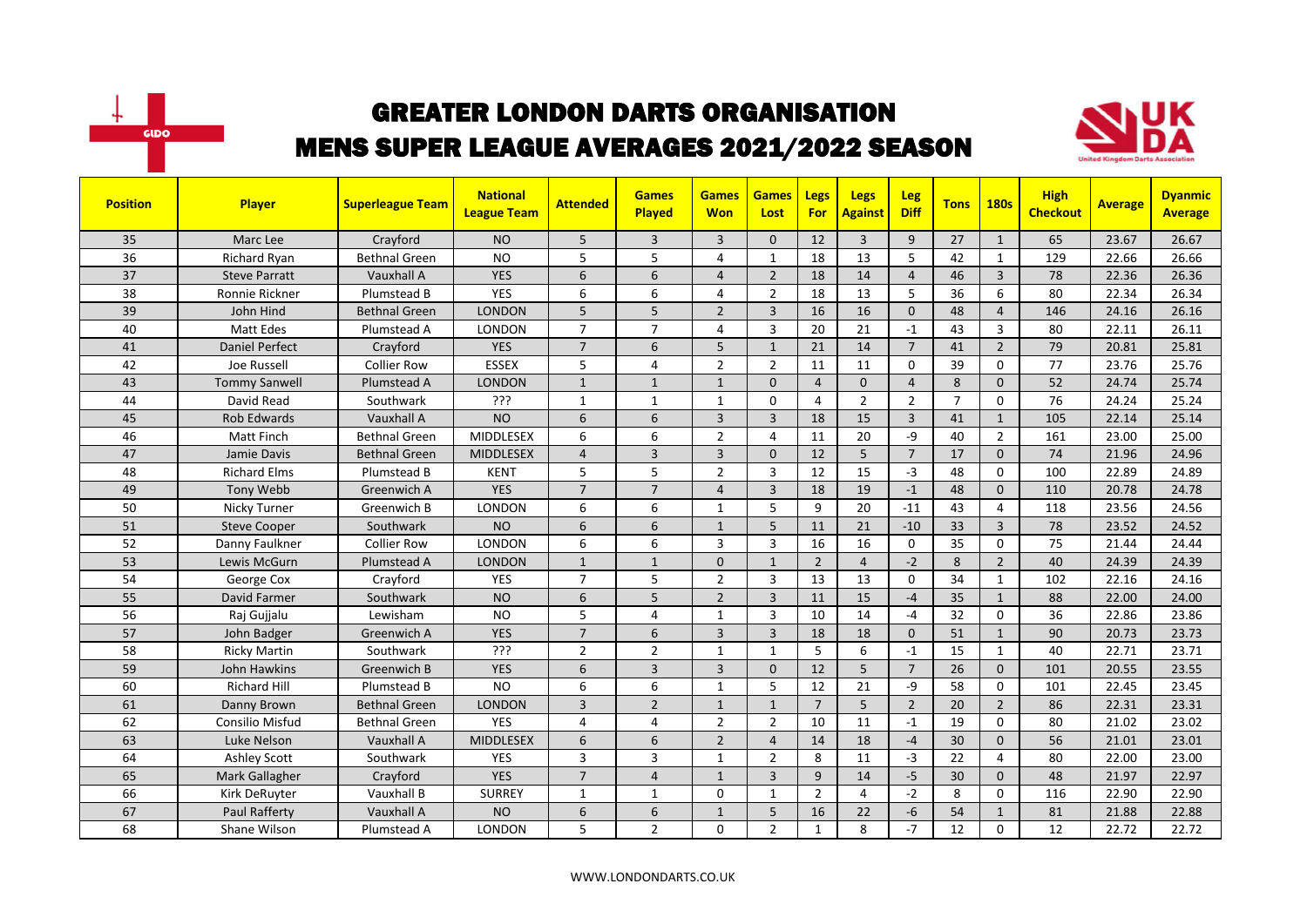



| <b>Position</b> | <b>Player</b>          | <b>Superleague Team</b> | <b>National</b><br><b>League Team</b> | <b>Attended</b> | <b>Games</b><br><b>Played</b> | <b>Games</b><br><b>Won</b> | <b>Games</b><br>Lost | Legs<br>For    | <b>Legs</b><br>Against | Leg<br><b>Diff</b> | <b>Tons</b>    | <b>180s</b>    | <b>High</b><br><b>Checkout</b> | <b>Average</b> | <b>Dyanmic</b><br><b>Average</b> |
|-----------------|------------------------|-------------------------|---------------------------------------|-----------------|-------------------------------|----------------------------|----------------------|----------------|------------------------|--------------------|----------------|----------------|--------------------------------|----------------|----------------------------------|
| 69              | <b>Michael Power</b>   | Southwark               | <b>LONDON</b>                         | $\mathbf{1}$    | $\mathbf{1}$                  | 0                          | $\mathbf{1}$         | $\Omega$       | $\overline{4}$         | $-4$               | $\overline{4}$ | $\Omega$       | $\Omega$                       | 22.68          | 22.68                            |
| 70              | Geoff Newbury          | Vauxhall A              | <b>YES</b>                            | 6               | 6                             | $\mathbf{1}$               | 5                    | 11             | 20                     | -9                 | 42             | $\mathbf{1}$   | 112                            | 21.59          | 22.59                            |
| 71              | <b>Micky Francis</b>   | <b>Collier Row</b>      | <b>YES</b>                            | 3               | $\overline{3}$                | $\overline{2}$             | $\mathbf{1}$         | 9              | 10                     | $-1$               | 29             | $\mathbf{0}$   | 48                             | 20.48          | 22.48                            |
| 72              | Chris Hogg             | Southwark               | <b>SURREY</b>                         | 3               | $\mathbf{1}$                  | 0                          | $\mathbf{1}$         | 0              | $\overline{4}$         | $-4$               | $\overline{7}$ | $\mathbf 0$    | $\mathbf 0$                    | 22.40          | 22.40                            |
| 73              | Robbie Smith           | <b>Collier Row</b>      | <b>NO</b>                             | $\mathbf{1}$    | $\mathbf{1}$                  | $\mathbf{1}$               | $\Omega$             | $\overline{4}$ | $\mathbf{1}$           | $\overline{3}$     | 8              | $\mathbf{1}$   | 40                             | 21.27          | 22.27                            |
| 74              | <b>Edgar Znutis</b>    | Greenwich A             | ???                                   | $\overline{3}$  | $\overline{2}$                | 0                          | $\overline{2}$       | 5              | 8                      | $-3$               | 17             | $\mathbf{1}$   | 124                            | 22.16          | 22.16                            |
| 75              | Darren Irving          | Vauxhall B              | <b>NO</b>                             | $\mathbf{1}$    | $\mathbf{1}$                  | 0                          | $\mathbf{1}$         | $\overline{2}$ | $\overline{4}$         | $-2$               | 8              | $\mathbf{0}$   | 50                             | 22.14          | 22.14                            |
| 76              | Alex Spencer           | Vauxhall B              | <b>NO</b>                             | $\overline{2}$  | $\overline{2}$                | $\mathbf{1}$               | $\mathbf{1}$         | 6              | 6                      | $\mathbf 0$        | 12             | $\mathbf 0$    | 52                             | 20.99          | 21.99                            |
| 77              | Danny Winmill          | <b>Bethnal Green</b>    | <b>NO</b>                             | 4               | $\overline{3}$                | $\overline{2}$             | $\mathbf{1}$         | 10             | 10                     | $\Omega$           | 15             | $\overline{2}$ | 72                             | 19.93          | 21.93                            |
| 78              | <b>Freddie Francis</b> | <b>Collier Row</b>      | <b>YES</b>                            | 3               | $\overline{3}$                | $\mathbf{1}$               | $\overline{2}$       | $\overline{7}$ | 11                     | $-4$               | 18             | $\Omega$       | 40                             | 20.83          | 21.83                            |
| 79              | Luke Fleming           | Plumstead B             | <b>NO</b>                             | $\overline{2}$  | $\overline{2}$                | 0                          | $\overline{2}$       | $\overline{2}$ | 8                      | $-6$               | 18             | $\mathbf{0}$   | 6                              | 21.71          | 21.71                            |
| 80              | <b>Craig Searle</b>    | Vauxhall B              | YES                                   | $\overline{2}$  | $\overline{2}$                | 0                          | $\overline{2}$       | 3              | 8                      | $-5$               | 13             | $\overline{2}$ | 48                             | 21.66          | 21.66                            |
| 81              | <b>Alex Fried</b>      | Lewisham                | <b>NO</b>                             | 6               | 6                             | $\mathbf{1}$               | 5                    | $\overline{7}$ | 23                     | $-16$              | 23             | $\Omega$       | 84                             | 20.46          | 21.46                            |
| 82              | James Stephenson       | Southwark               | <b>NO</b>                             | $\mathbf{1}$    | $\mathbf{1}$                  | 0                          | $\mathbf{1}$         | $\mathbf{1}$   | 4                      | $-3$               | $\overline{2}$ | $\mathbf{1}$   | 50                             | 21.40          | 21.40                            |
| 83              | Mark Ward              | Plumstead B             | <b>NO</b>                             | $\mathbf{1}$    | $\mathbf{1}$                  | 0                          | $\mathbf{1}$         | $\mathbf{1}$   | $\overline{4}$         | $-3$               | 5              | $\mathbf{0}$   | 8                              | 21.23          | 21.23                            |
| 84              | Mark Foster            | Crayford                | YES                                   | $\overline{7}$  | 6                             | 1                          | 5                    | 9              | 22                     | $-13$              | 45             | $\Omega$       | 154                            | 20.23          | 21.23                            |
| 85              | <b>Brendan Gillen</b>  | Greenwich A             | <b>YES</b>                            | 5               | 5                             | $\overline{2}$             | $\overline{3}$       | 10             | 14                     | $-4$               | 30             | $\Omega$       | 74                             | 19.22          | 21.22                            |
| 86              | Shaun Lovett           | <b>Collier Row</b>      | YES                                   | 6               | 6                             | $\mathbf{1}$               | 5                    | 9              | 21                     | $-12$              | 23             | $\Omega$       | 152                            | 20.21          | 21.21                            |
| 87              | <b>Gregg DeRuyter</b>  | Vauxhall B              | <b>YES</b>                            | 6               | 6                             | $\overline{3}$             | $\overline{3}$       | 12             | 19                     | $-7$               | 25             | $\mathbf{0}$   | 62                             | 18.15          | 21.15                            |
| 88              | Tony Hamit             | <b>Bethnal Green</b>    | LONDON                                | 5               | 5                             | 1                          | $\overline{4}$       | 9              | 18                     | -9                 | 25             | $\overline{2}$ | 59                             | 20.13          | 21.13                            |
| 89              | <b>Craig Watkins</b>   | Plumstead B             | <b>KENT</b>                           | $\overline{2}$  | $\overline{2}$                | $\Omega$                   | $\overline{2}$       | $\overline{3}$ | 8                      | $-5$               | 10             | $\mathbf{1}$   | 71                             | 21.04          | 21.04                            |
| 90              | Sam Packer             | Southwark               | <b>YES</b>                            | $\overline{2}$  | $\overline{2}$                | $\mathbf{1}$               | $\mathbf{1}$         | $\overline{7}$ | 6                      | $\mathbf{1}$       | 11             | $\Omega$       | 58                             | 19.93          | 20.93                            |
| 91              | Robert Magwood         | Vauxhall B              | <b>NO</b>                             | $\mathbf{1}$    | $\mathbf{1}$                  | 0                          | $\mathbf{1}$         | $\mathbf{0}$   | $\overline{4}$         | $-4$               | $\overline{3}$ | $\mathbf{0}$   | $\mathbf{0}$                   | 20.89          | 20.89                            |
| 92              | <b>Andrew Culling</b>  | Greenwich A             | <b>YES</b>                            | 5               | $\overline{4}$                | $\mathbf{1}$               | $\overline{3}$       | 8              | 12                     | $-4$               | 16             | 0              | 97                             | 19.81          | 20.81                            |
| 93              | <b>Richard Innes</b>   | Plumstead B             | <b>NO</b>                             | 4               | $\overline{4}$                | $\Omega$                   | $\overline{4}$       | 6              | 16                     | $-10$              | 24             | $\Omega$       | 52                             | 20.76          | 20.76                            |
| 94              | Soul Deen              | Lewisham                | ???                                   | $\overline{2}$  | $\overline{2}$                | 0                          | $\overline{2}$       | 5              | 8                      | $-3$               | 17             | $\Omega$       | 36                             | 20.69          | 20.69                            |
| 95              | <b>Ricky Crawford</b>  | <b>Bethnal Green</b>    | <b>YES</b>                            | 5               | $\overline{2}$                | 0                          | $\overline{2}$       | $\mathbf{0}$   | 8                      | $-8$               | 10             | $\mathbf{0}$   | $\mathbf{0}$                   | 20.38          | 20.38                            |
| 96              | David Lee              | Southwark               | <b>YES</b>                            | 3               | 3                             | 0                          | 3                    | 3              | 12                     | -9                 | 9              | $\mathbf{1}$   | 16                             | 20.38          | 20.38                            |
| 97              | Paul Hart              | Vauxhall B              | <b>YES</b>                            | 5               | 5                             | $\mathbf{1}$               | $\overline{4}$       | 8              | 19                     | $-11$              | 29             | $\mathbf{1}$   | 114                            | 19.26          | 20.26                            |
| 98              | Earl Grant             | Lewisham                | <b>NO</b>                             | 5               | 5                             | 0                          | 5                    | 3              | 20                     | $-17$              | 21             | $\mathbf{1}$   | 69                             | 20.08          | 20.08                            |
| 99              | <b>Steve Harold</b>    | <b>Collier Row</b>      | <b>YES</b>                            | 6               | 6                             | $\Omega$                   | 6                    | 9              | 24                     | $-15$              | 37             | $\mathbf{1}$   | 96                             | 19.98          | 19.98                            |
| 100             | Geroge Elvy            | Vauxhall B              | <b>YES</b>                            | 6               | 6                             | $\mathbf{1}$               | 5                    | 11             | 21                     | $-10$              | 26             | $\overline{2}$ | 80                             | 18.65          | 19.65                            |
| 101             | Michael Owens          | Crayford                | <b>WILTSHIRE</b>                      | 6               | $\overline{2}$                | $\mathbf{1}$               | $\mathbf{1}$         | $\overline{7}$ | $\overline{7}$         | $\mathbf{0}$       | 11             | $\mathbf{1}$   | 40                             | 18.56          | 19.56                            |
| 102             | Jozsef Varga           | Vauxhall B              | <b>NO</b>                             | 3               | 3                             | 1                          | 2                    | $\overline{7}$ | 10                     | $-3$               | 13             | $\mathbf{1}$   | 101                            | 18.47          | 19.47                            |